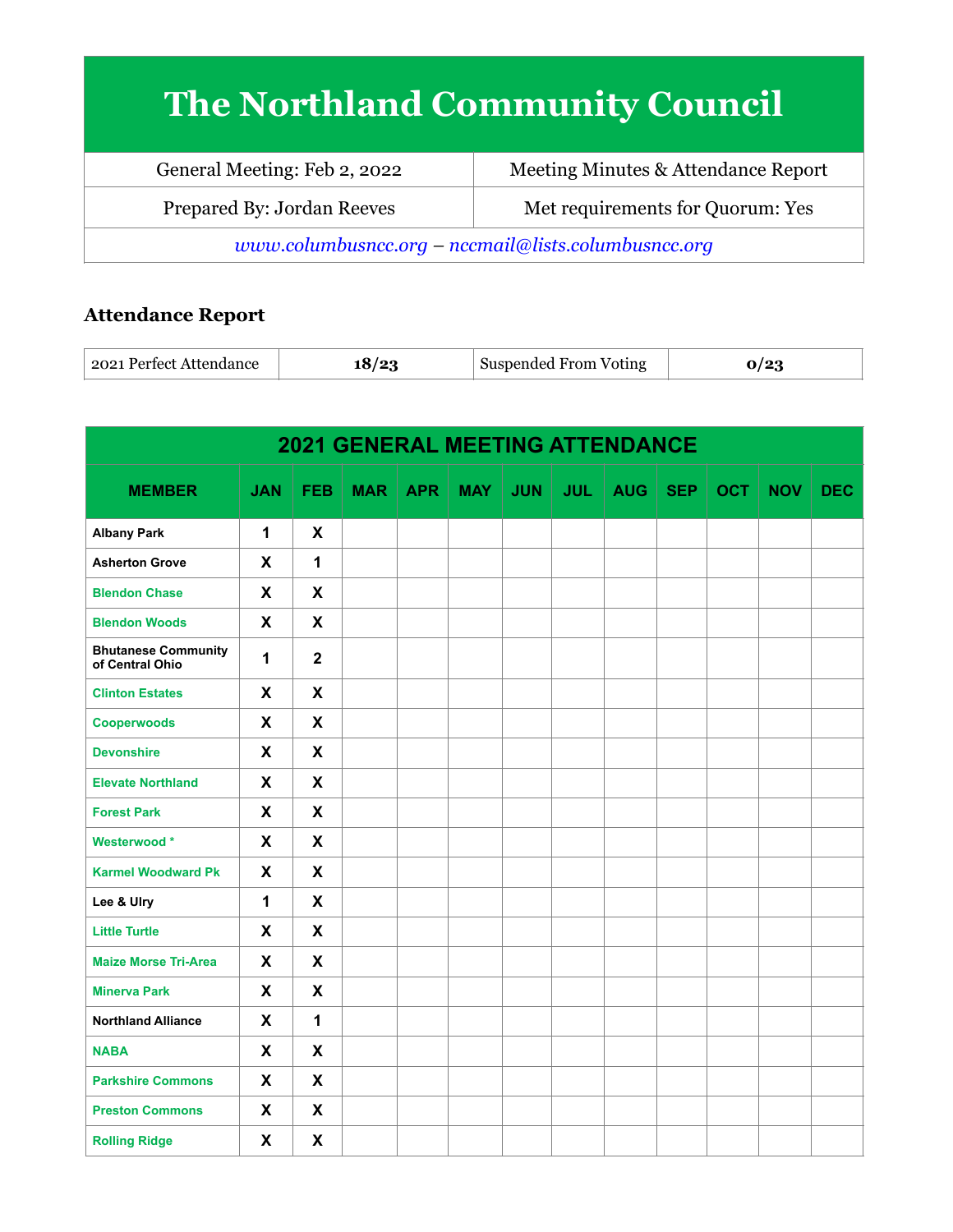| <b>Salem</b>            |                                                                                                                                                                                              | X                                                                                                                             | X |  |  |  |  |  |
|-------------------------|----------------------------------------------------------------------------------------------------------------------------------------------------------------------------------------------|-------------------------------------------------------------------------------------------------------------------------------|---|--|--|--|--|--|
| <b>Sharon Woods</b>     |                                                                                                                                                                                              | х                                                                                                                             | X |  |  |  |  |  |
| <b>Strawberry Farms</b> |                                                                                                                                                                                              | х                                                                                                                             | X |  |  |  |  |  |
| <b>Woodstream East</b>  |                                                                                                                                                                                              | х                                                                                                                             | X |  |  |  |  |  |
|                         |                                                                                                                                                                                              |                                                                                                                               |   |  |  |  |  |  |
|                         | * New name for Friendship Village                                                                                                                                                            |                                                                                                                               |   |  |  |  |  |  |
|                         |                                                                                                                                                                                              | <b>SUSPENDED &amp; MISSED</b><br><b>SUSPENDED &amp; ATTENDED</b><br><b>GOOD STANDING</b><br>NUMBERS DENOTE CONSECUTIVE MISSES |   |  |  |  |  |  |
| <b>KEY</b>              | A MEMBER IN GREEN HAS PERFECT ATTENDANCE<br>A MEMBER IN RED TEXT HAS BEEN NOTIFIED<br><b>SUSPENSION</b><br>(voting privileges forfeiture)<br><b>FOR THE YEAR</b><br>OF EXPULSION ELIGIBILITY |                                                                                                                               |   |  |  |  |  |  |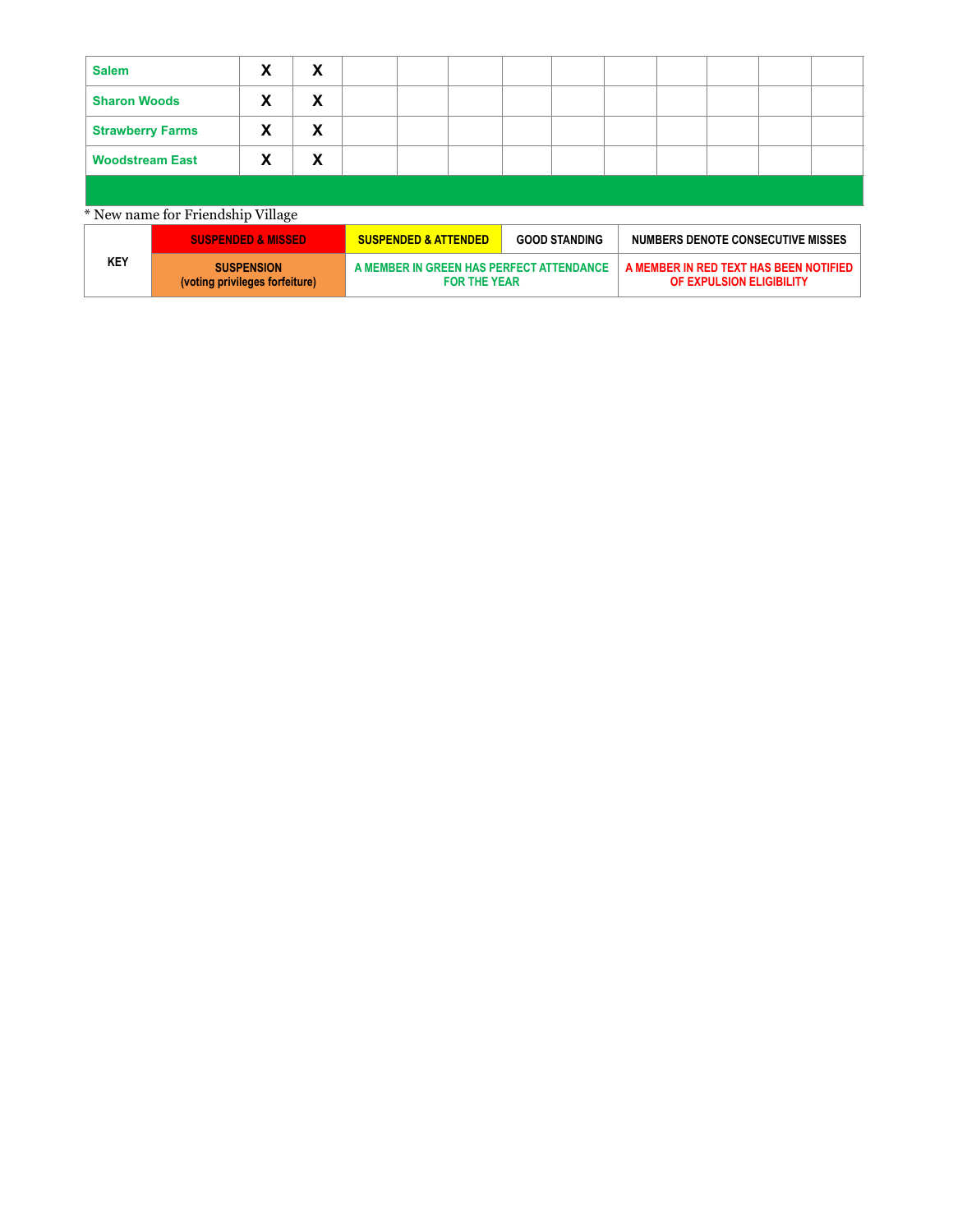## **Meeting Minutes Meeting Called to Order: 7:01**

| <b>Roll Call</b>                                                                                         | $\bullet$<br>Roll was taken. See above chart for details.                                                                                                                                                                                                                                                                                                                                                                                                                                                                                                                                                                                                                              |  |  |  |  |  |  |
|----------------------------------------------------------------------------------------------------------|----------------------------------------------------------------------------------------------------------------------------------------------------------------------------------------------------------------------------------------------------------------------------------------------------------------------------------------------------------------------------------------------------------------------------------------------------------------------------------------------------------------------------------------------------------------------------------------------------------------------------------------------------------------------------------------|--|--|--|--|--|--|
| <b>Liaison Reports</b>                                                                                   |                                                                                                                                                                                                                                                                                                                                                                                                                                                                                                                                                                                                                                                                                        |  |  |  |  |  |  |
| <b>Columbus Fire Department</b><br>Station 24                                                            | $\bullet$<br>No Report                                                                                                                                                                                                                                                                                                                                                                                                                                                                                                                                                                                                                                                                 |  |  |  |  |  |  |
| <b>Columbus Police Department</b><br><b>Officer Larry Geis</b><br>Officer Dan Yandrich                   | $\bullet$<br>Do not leave your cars running to preheat them. There have<br>been 270 cars stolen recently and our district is one of the<br>worst in the city for this crime. Only 5% of the cars that are<br>stolen are recovered.<br>$\bullet$<br>2016-2019 Kias are able to be stolen with USB drives<br>$\bullet$<br>If you call 311, they cannot tow cars right now. They can<br>only write parking citations for car violations.<br>$\bullet$<br>Go to the post master general with any stolen mail.                                                                                                                                                                              |  |  |  |  |  |  |
| <b>City Attorney's Office</b><br>Sarah Pomeroy<br>614-645-8619<br>scpomeroy@columbus.gov                 | $\bullet$<br>This is hotel objection season and she is working with the<br>attorneys to get changes to be made.<br>$\bullet$<br>The ABVI on St. Clare Rd has had a default judging case<br>and can be sold but will probably be fought in court by the<br>attorneys.<br>$\bullet$<br>The Attorneys office and the police are most focused on the<br>ABVI and the Norwood hotels to get shut down or have<br>significant changes made.<br>$\bullet$<br>The village court apartments about to have a code<br>enforcement filing for not complying with orders issued<br>about 10 months ago.<br>$\bullet$<br>There have not been any carbon monoxide complaints in<br>our area recently. |  |  |  |  |  |  |
| <b>FACT &amp; Consider Biking</b><br>David Roseman -<br>VP@friendsofalumcreek.org                        | $\bullet$<br>The Green Columbus Organization opportunity to buy free<br>trees is February 4.<br>The golf club in the Little Turtle area has stopped cutting<br>$\bullet$<br>down the 500 trees mentioned last week. They have not<br>been fined as of right now.<br>The sidewalk on Maple Canyon has made progress<br>$\bullet$<br>$\bullet$<br>Rumpke has expanded their recyclable materials.                                                                                                                                                                                                                                                                                        |  |  |  |  |  |  |
| <b>Columbus Public Library Liaison</b><br>Keith Hanson (Karl Road Branch Manager)<br>columbuslibrary.org | $\bullet$<br>Black history month,<br>$\bullet$<br>Teen activities: Friday the 9 and Wednesday the 16 at the<br>Karl Rd Branch<br>$\bullet$<br>The Carnage Author Series is taking off with Beverly<br>Jenkins online on Sunday, February 20<br>$\bullet$<br>HEAP (Home Energy Assistance Program) will be at the<br>Karl Rd library Mondays 9-5. You do have to call ahead to<br>schedule a meeting.<br>$\bullet$<br>Neighborhood social work will also be at the library on the<br>2 and 4 Tuesdays from 9-5.<br>$\bullet$<br>We encourage you to look at the website to look for other<br>events in the future or other past archived activities                                     |  |  |  |  |  |  |
| <b>Northland Area Business Association</b><br>Dave Cooper                                                | $\bullet$<br>The next board meeting is at 11:00 AM at the Columbus<br>Grand on February 16<br>$\bullet$<br>There will be a March event coming up<br>$\bullet$<br>Nick Bancston, the new city council member, will be the<br>guest speaker during that event                                                                                                                                                                                                                                                                                                                                                                                                                            |  |  |  |  |  |  |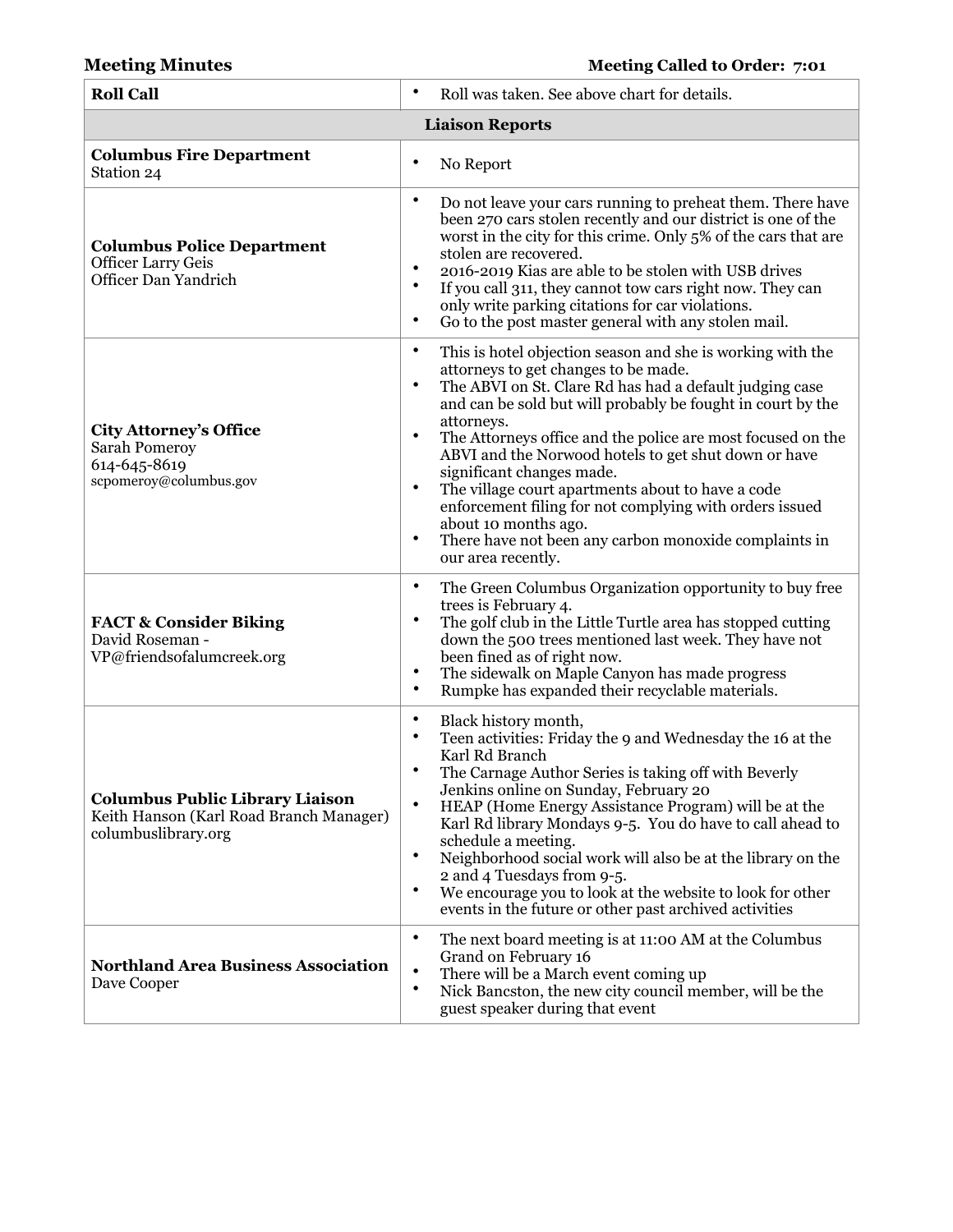| <b>City of Columbus Community Liaison</b><br>Alfred Akainyah - aaakainyah@columbus.gov                    | Habitat for Humanity has home ownership applications<br>starting February 1 and running through the 18<br>Parks and Recreation application for outdoor camps are<br>٠<br>open on February 24<br>Playground application is also open<br>$\bullet$<br>February 6 is the business zoning training<br>$\bullet$<br>There are many free tax clinics around the city<br>$\bullet$<br>Columbus Health is looking dietitians and dialectic<br>positions                                                                                                                                                                                                                                                                                                                                                                                                                                                                                                                                                                                                                                                                                                                                                                   |
|-----------------------------------------------------------------------------------------------------------|-------------------------------------------------------------------------------------------------------------------------------------------------------------------------------------------------------------------------------------------------------------------------------------------------------------------------------------------------------------------------------------------------------------------------------------------------------------------------------------------------------------------------------------------------------------------------------------------------------------------------------------------------------------------------------------------------------------------------------------------------------------------------------------------------------------------------------------------------------------------------------------------------------------------------------------------------------------------------------------------------------------------------------------------------------------------------------------------------------------------------------------------------------------------------------------------------------------------|
| <b>Columbus Community Engagement</b><br>Sandra R. López - srlopez@columbus.gov                            | $\bullet$<br>There are two new council members and new committee<br>assignments made for this term.<br>$\bullet$<br>They are working on the new budget.<br>$\bullet$<br>February 18 is the black history celebration<br>They are beginning small businesses neighborhood tours on<br>$\bullet$<br>February 6 and 18<br>The mayor will announce the new inspector general<br>٠                                                                                                                                                                                                                                                                                                                                                                                                                                                                                                                                                                                                                                                                                                                                                                                                                                     |
|                                                                                                           | <b>Selected Discussions</b>                                                                                                                                                                                                                                                                                                                                                                                                                                                                                                                                                                                                                                                                                                                                                                                                                                                                                                                                                                                                                                                                                                                                                                                       |
| <b>Roundtable Discussion</b><br>Pedro Mejia<br><b>President of Clinton Estates</b><br>pdmejia@outlook.com | ٠<br>Technology in the civic associations<br>Reasons to go online Member of civic is younger, folks<br>$\bullet$<br>prefer to watch from home, let people watch on their own<br>schedules and it allows seniors citizens to choose based on<br>comfort. However, the negatives are delays, people don't<br>feel as close, and not as many people show up in person.<br>Online membership collection is very convenient and you<br>$\bullet$<br>can use cheddarup.com for an easy way for this<br>$\bullet$<br>Using Facebook groups can be very helpful and allow<br>residents to add to their community<br>You can easily update your Facebook page with meeting<br>٠<br>minutes, neighborhood newsletter.<br>You can post question forms so people can ask questions to<br>٠<br>their community liasons.<br>$\bullet$<br>Creating a website<br>$\bullet$<br>Make sure that your newsletter is online and print for your<br>neighborhood. You can use QR codes to allow members to<br>use easy links.<br>$\bullet$<br>Use your community members strengths to make your<br>presence better. Is there someone who knows how to build<br>a website or a photographer that you could use to help your<br>community? |
| <b>Banquet Committee</b><br>Alicia Ward, Chair                                                            | Price will be \$35 a ticket<br>It will be at Villa Milano<br>٠<br>April 28 will be the date of the meeting<br>Voted on if we will have the banquet this year. Sharon<br>٠<br>Woods made the motion and Albany Park seconded.<br><b>Motion Passes</b>                                                                                                                                                                                                                                                                                                                                                                                                                                                                                                                                                                                                                                                                                                                                                                                                                                                                                                                                                              |
| <b>Independence Day Parade Committee</b><br>Web site is northlandparade.org<br>chair@northlandparade.org  | The website is being updated<br>٠<br>The registration form is live<br>٠<br>$\bullet$<br>You can pick up your trailer from Uhal on July 3 or 4 and<br>return them on the 4. They will be 45%-60% off<br>1-2 PM at the Columbus Library on the 3 Saturday of the<br>٠<br>month                                                                                                                                                                                                                                                                                                                                                                                                                                                                                                                                                                                                                                                                                                                                                                                                                                                                                                                                      |
| <b>Development Committee</b><br>Dave Paul, Chair                                                          | Report will be distributed through email                                                                                                                                                                                                                                                                                                                                                                                                                                                                                                                                                                                                                                                                                                                                                                                                                                                                                                                                                                                                                                                                                                                                                                          |
| <b>Graphics and Code Task Force</b><br>Bill Logan                                                         | Report will be distributed through email                                                                                                                                                                                                                                                                                                                                                                                                                                                                                                                                                                                                                                                                                                                                                                                                                                                                                                                                                                                                                                                                                                                                                                          |